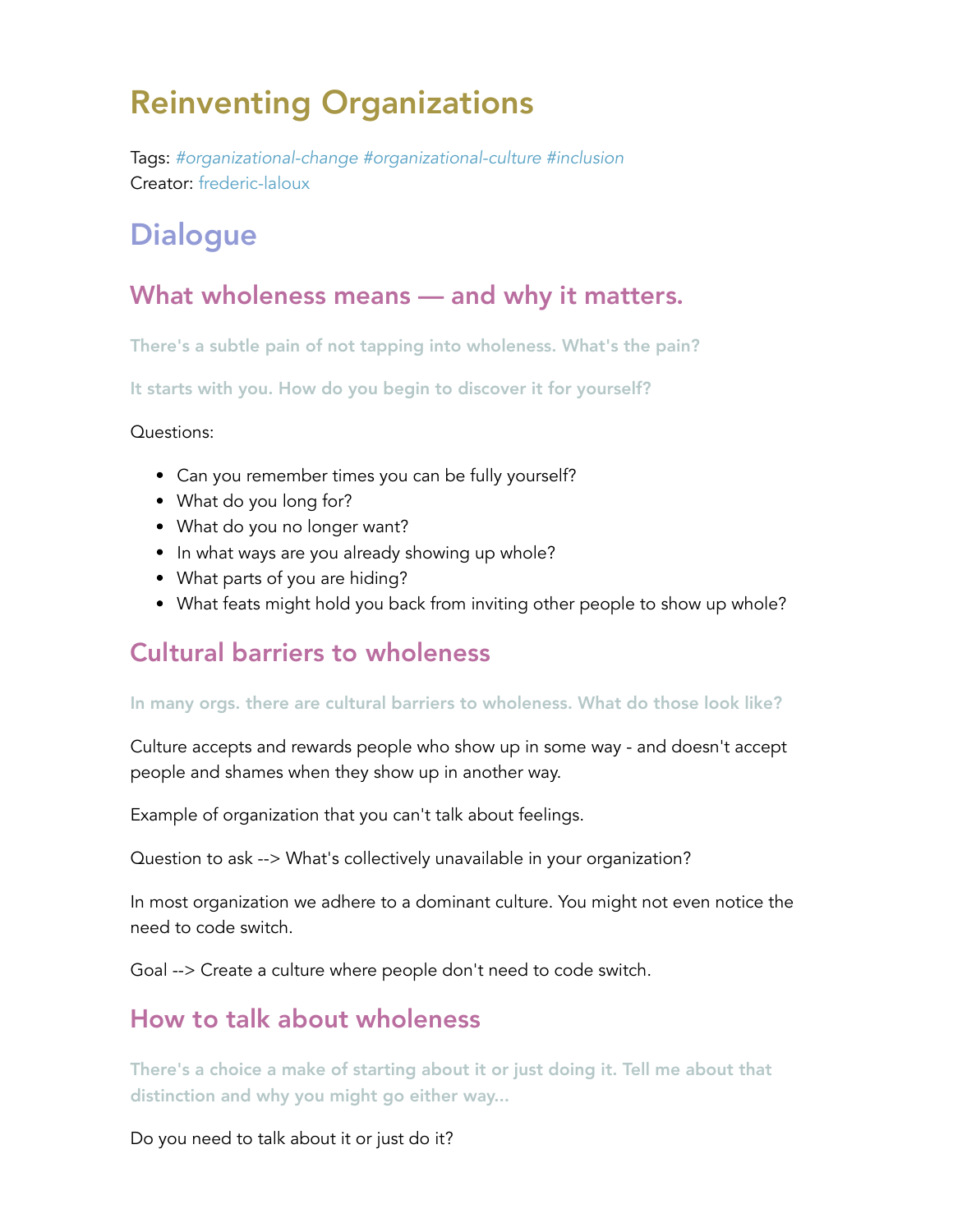#### The value of everyday language

#### Talk about it through stories:

- 1. Your personal history
- 2. History of the organization
- 3. Purpose of the organization why is it important for people to be able to show up whole?

### Role modeling wholeness

Lead and not react

Leading - set the tone Not reacting - come from a place of openness

Leaders need to both lead by setting the tone for wholeness and also work to be less reactive. What does setting the tone look like? How do you keep from falling victim to a reactive state of mind?

The weight of responsibility can make you fearful. High expectations for senior leaders can get in the way.

Questions:

What gets you into a reactive state of mind?

What helps:

- Learn to recognize in the moment when you move into closed, reflexive state of mind (practice with the bells).
- Share openly the private conversation in your head.
- If you notice a recurring pattern, do more inner work.
- Have somebody observe you and give you feedback on how your presence is affecting other people.

#### Wholeness in 1:1 conversation

You can turn any conversation into a moment of wholeness

What is underneath what's being said?

Reflect what you think the other person is feeling.

Distinction --> stop talking about content and talk about what's happening.

Acknowledge/name what you're noticing.